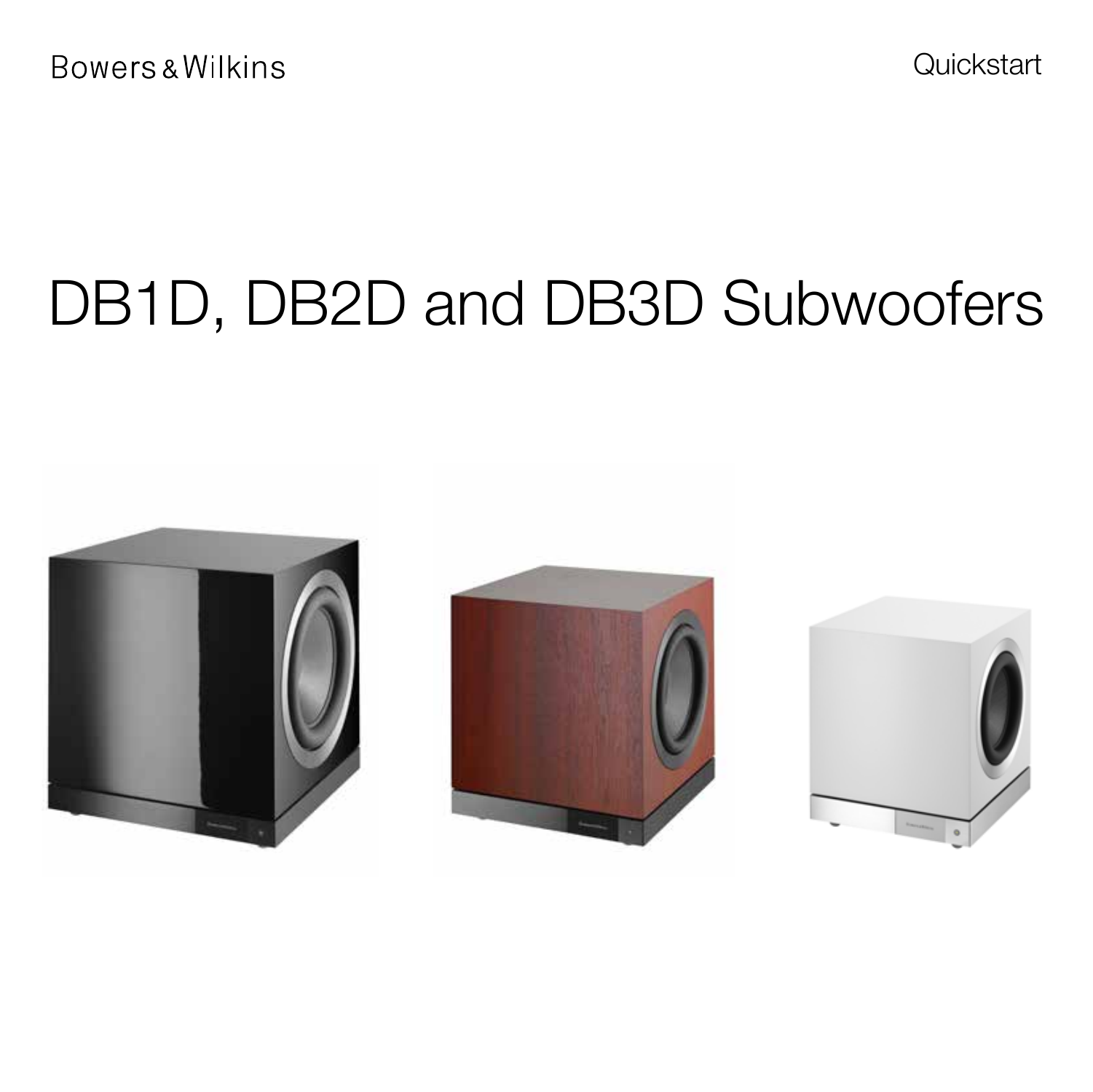## Carton contents



### User manual

Download the user manual from www.bowers-wilkins.com/DB1D-DB2D-DB3D/manual Téléchargez le manuel utilisateur à l'adresse suivante www.bowers-wilkins.fr/DB1D-DB2D-DB3D/manual Die Bedienungsanleitung finden Sie unter www.bowers-wilkins.de/DB1D-DB2D-DB3D/manual Descargue el manual del usuario en www.bowers-wilkins.es/DB1D-DB2D-DB3D/manual Scaricare il manuale d'istruzioni alla pagina www.bowers-wilkins.it/DB1D-DB2D-DB3D/manual Скачайте инструкцию пользователя с сайта www.bowers-wilkins.ru/DB1D-DB2D-DB3D/manual Kullanım kılavuzunu www.bowers-wilkins.com/DB1D-DB2D-DB3D/manual adresinden indirebilirsiniz 从www.bowers-wilkins.cn/DB1D-DB2D-DB3D/manual下载用户手册 www.bowers-wilkins.jp/DB1D-DB2D-DB3D/manualからユーザーマニュアルをダウンロードしてください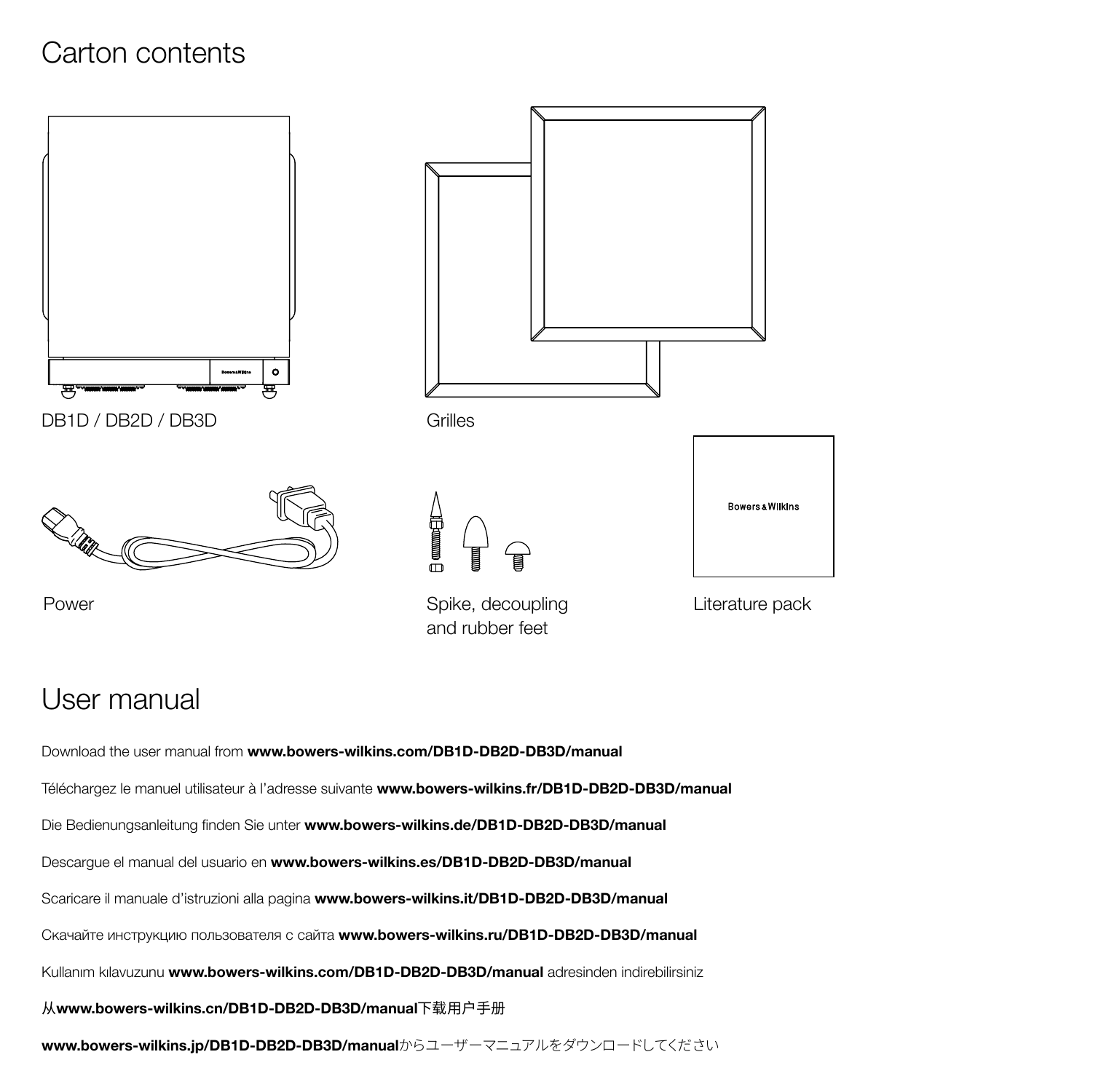Positioning your DB1D, DB2D or DB3D Subwoofer







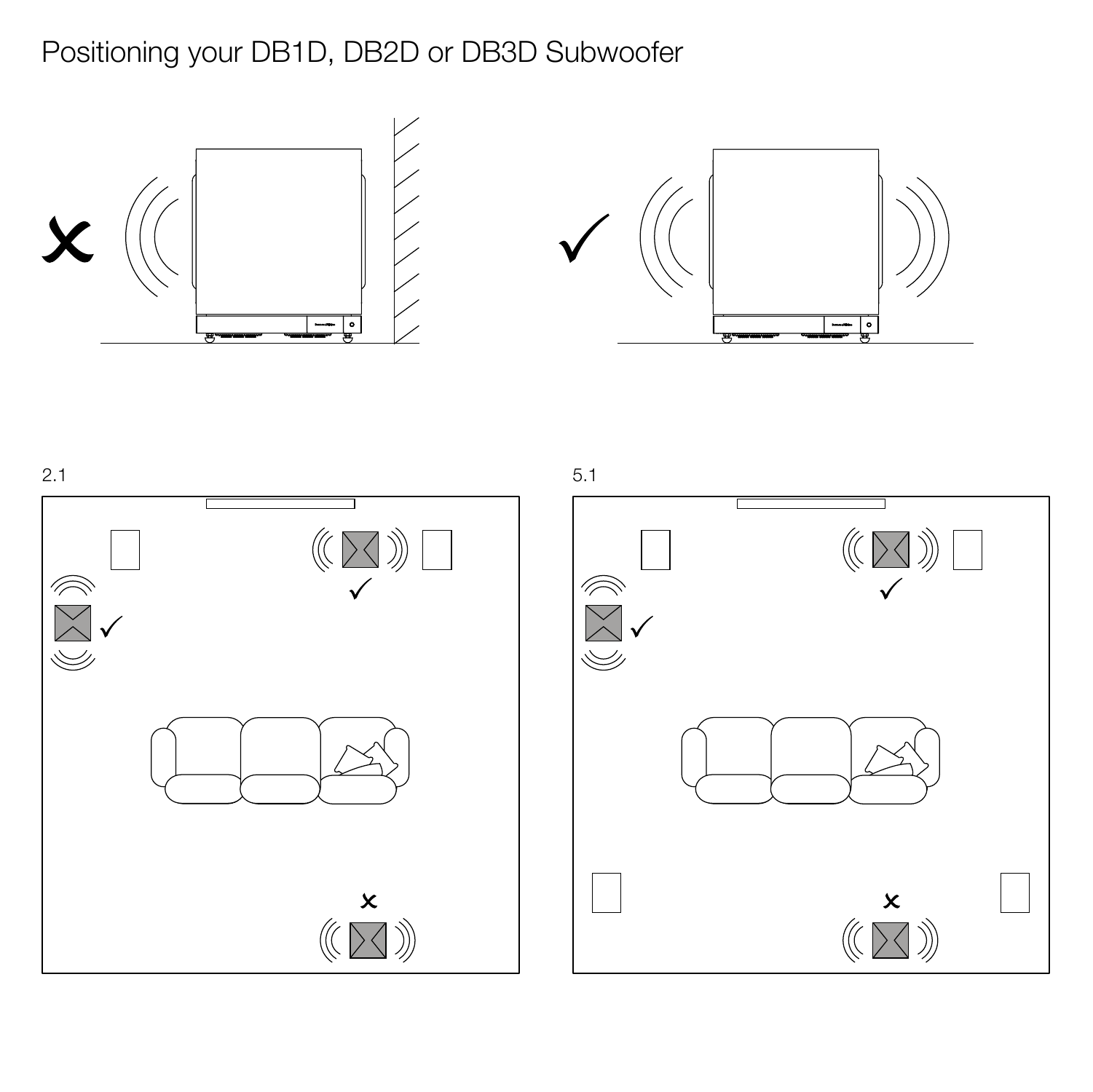# DB1D, DB2D and DB3D Foot Options

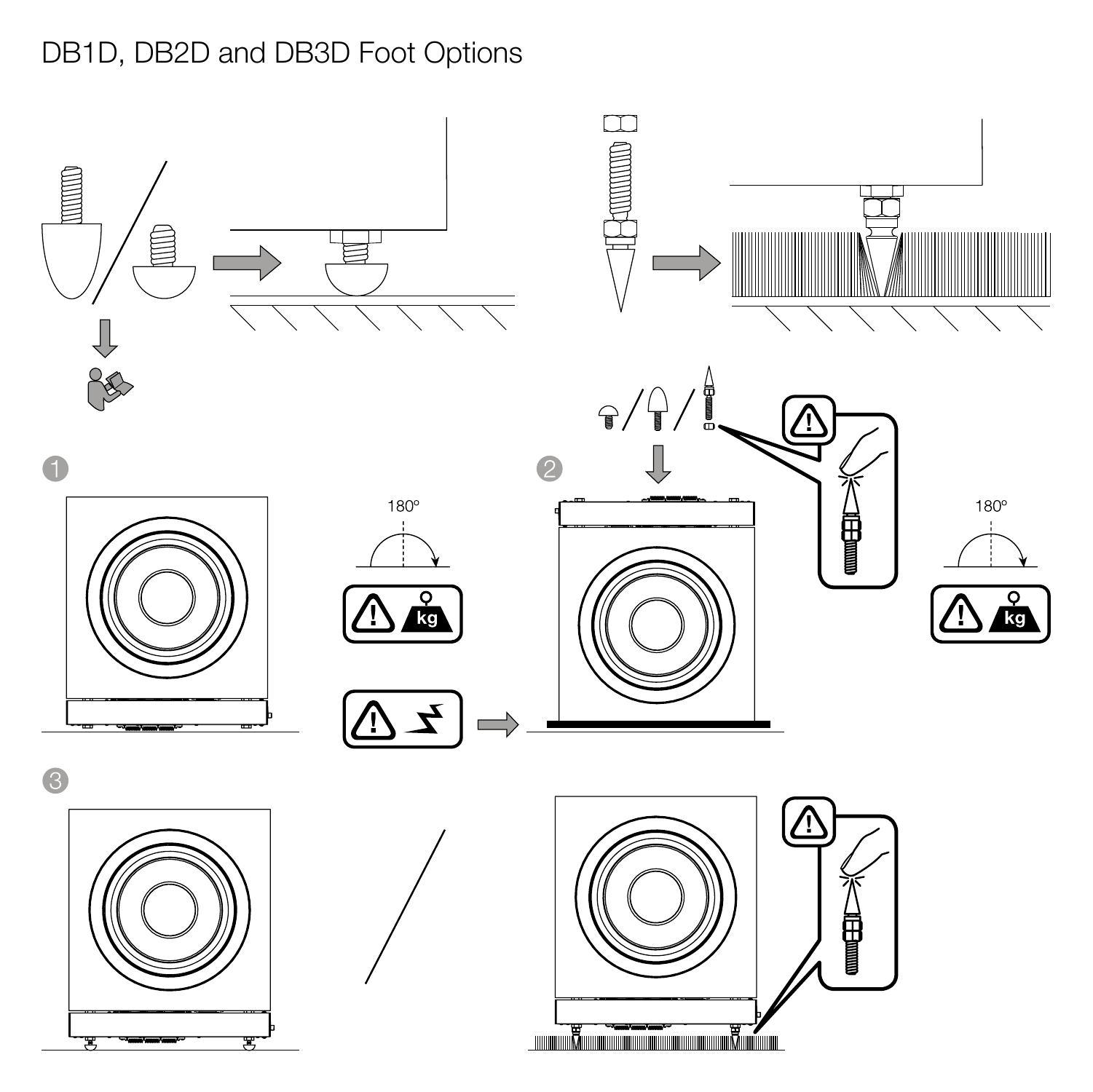### **Connections**



Балансные XLR входы R (LFE) & L Dengeli XLR girişleri R (LFE) & L 平衡 XLR 输入 R (LFE) & L

バランス型XLR入力R (LFE) & L

небалансный вход RCA Phono R (LFE) & L Dengeli olmayan RCA Phono girişleri R (LFE) & L 非平衡 RCA Phono 输入 R (LFE) & L アンバランス型フォノ入力R (LFE) & L

триггерных сигналов

12V Trigger 1 ve 2 – 3.5mm jak soketi 12V触发器1和2 – 3.5mm插孔 12Vトリガー1、2~3.5mmジャックソケット

Secteur Netzeingang (POWER) Power (Puesta en Marcha) Presa alimentazione Питание

- RS-232 Buchse 9-polig D-Sub RS-232 – conector D de 9 patillas RS-232 - connettore D a 9 pin RS-232 – 9-контактный D разъем
- 
- RS-232 9-pin D konektör
- RS-232 9针D型接口
- RS-232 9ピンDコネクタ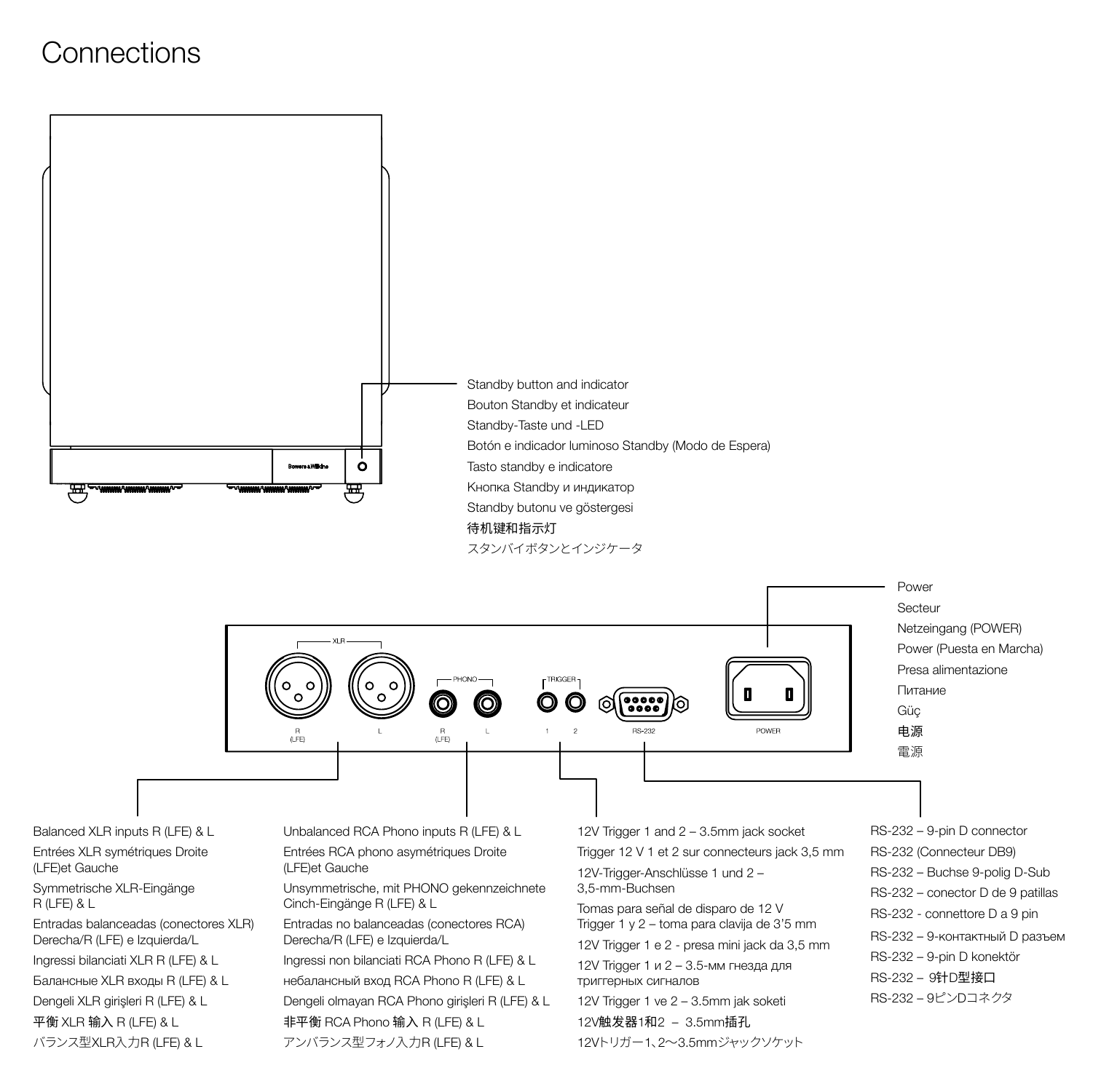## Switching on and Configuring your DB1D, DB2D or DB3D Subwoofer

We recommend using the DB Subwoofer app to set up your DB1D, DB2D or DB3D subwoofer. If you have not already installed the app on your iOS or Android device please do so now. Bluetooth must be enabled on your device in order for it to connect to your subwoofer.

Once your DB1D, DB2D or DB3D subwoofer is positioned in the listening room, connect the power cable. For 2.1 use with a stereo amplifier or preamplifier connect the stereo input sockets (either XLR or RCA Phono) on your DB1D, DB2D or DB3D. Use the LFE socket (either XLR or RCA Phono) for 5.1 from a suitable receiver or processor.

Switch the subwoofer on using its standby button: the standby indicator will change colour from red to green.

Launch the DB Subwoofer app and it will provide quides for set up plus settings and room equalization to ensure the optimal performance from your DB1D. DB2D, or DB3D Subwoofer

Nous vous conseillons d'utiliser l'application DB Subwoofer pour configurer votre caisson de graves DB1D, DB2D ou DB3D. Si vous n'avez pas encore téléchargé et installé l'application sur votre appareil iOS ou Android, merci de le faire dès à présent. La fonction Bluetooth doit en outre être activée sur votre appareil pour qu'il puisse se connecter à votre caisson de graves.

Une fois que votre caisson de graves DB1D, DB2D ou DB3D sera positionné dans votre pièce d'écoute, branchez l'alimentation secteur. Pour une utilisation en 2.1 avec un amplificateur ou préamplificateur stéréo, connectez les prises d'entrées stéréo (XLR ou RCA phono) de votre DB1D, DB2D ou DB3D. Utilisez la prise LFE (XLR ou RCA phono) avec un ampli-tuner ou un processeur surround pour une utilisation en 5.1.

Mettez ensuite le caisson de graves sous tension avec la touche Standby. L'indicateur Standby va changer de couleur et passer du rouge au vert.

Lancez l'application DB Subwoofer. L'application vous guidera au travers des paramètres de configuration ainsi que pour le paramétrage de l'égalisation de pièce pour garantir des performances optimales à votre caisson de graves DB1D, DB2D ou DB3D.

Wir empfehlen, das Setup Ihres DB1D-, DB2D- bzw. DB3D-Subwoofers mithilfe der DB-Subwoofer-App durchzuführen. Sollten Sie die App bisher noch nicht heruntergeladen und auf Ihrem iOS- bzw. Android-Gerät installiert haben, so machen Sie das bitte jetzt. Damit die Verbindung mit Ihrem Subwoofer hergestellt werden kann, muss die Bluetooth-Funktion Ihres Gerätes aktiviert sein.

Ist Ihr DB1D-, DB2D- bzw. DB3D-Subwoofer im Hörraum positioniert, schließen Sie das Netzkabel an. Bei 2.1-Kanal-Systemen mit einem Stereo-Verstärker oder -Vorverstärker stellen Sie die Verbindung über die Stereo-Eingangsbuchsen (entweder XLR oder Cinch) an Ihrem DB1D-, DB2D- bzw. DB3D-Subwoofer her. Haben Sie ein 5.1-Kanal-System, so nutzen Sie die LFE-Buchse (entweder XLR oder Cinch) für den Anschluss an einen passenden Receiver oder Prozessor.

Schalten Sie den Subwoofer über seine Standby-Taste ein. Die rot leuchtende Standby-LED wechselt ihre Farbe und schaltet auf grün um.

Öffnen Sie die DB-Subwoofer-App. Sie enthält Hinweise zum Setup sowie zu den Einstellungen und zur Anpassung an die Raumakustik (ROOM EQ), so dass Sie die optimale Audio-Performance Ihres DB1D-, DB2D- bzw. DB3D-Subwoofers sicherstellen können.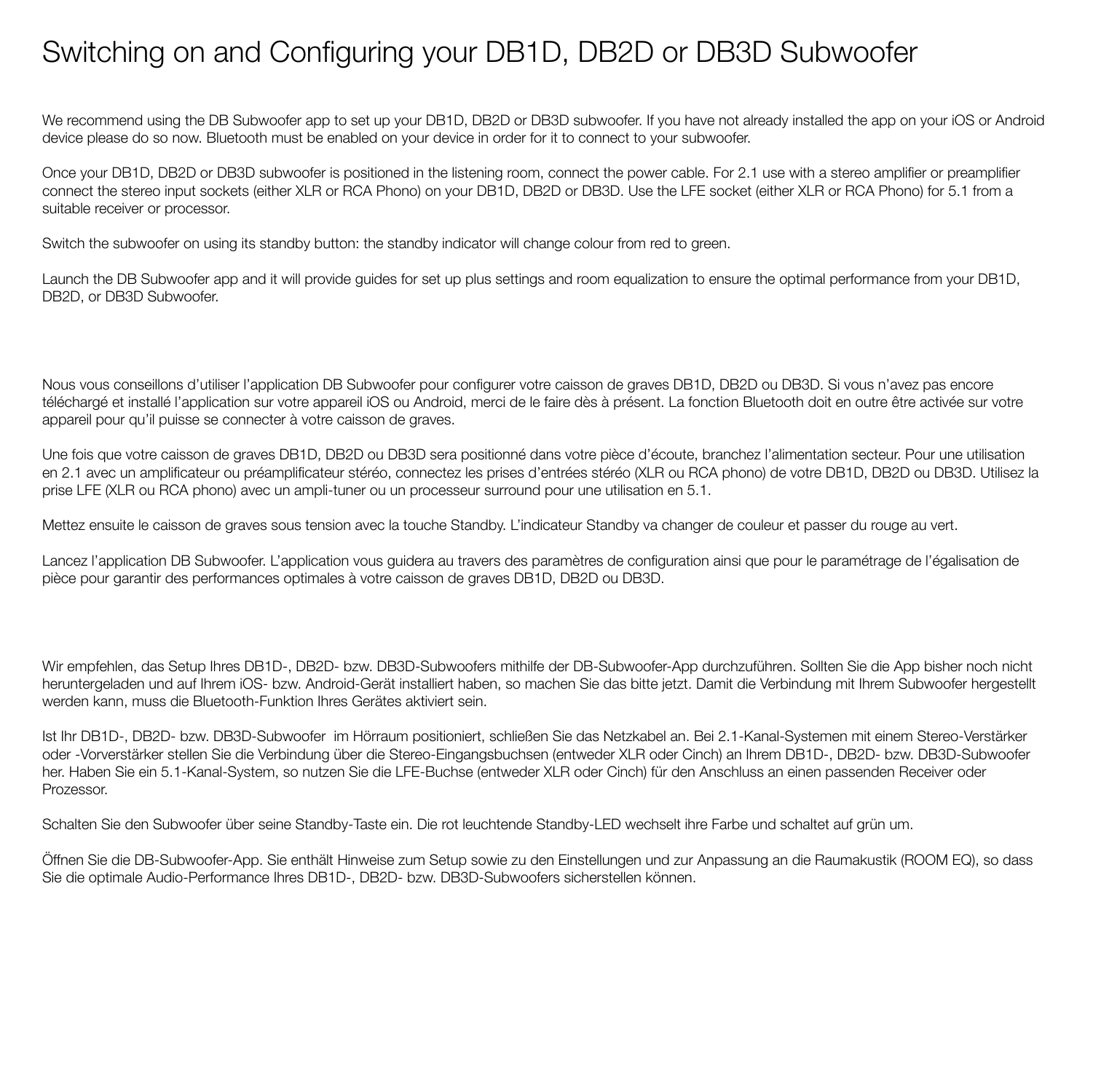Para configurar su subwoofer DB1D, DB2D o DB3D, le recomendamos que utilice la DB Subwoofer app. Si todavía no ha instalado la app en su dispositivo iOS o Android, le rogamos que lo haga ahora. Deberá activar la conexión Bluetooth en su dispositivo para que el mismo pueda conectarse a su subwoofer.

Una vez que su subwoofer DB1D, DB2D o DB3D esté colocado en la sala de escucha, conecte el cable de alimentación. Para configuraciones de 2.1 canales con un amplificador o preamplificador estereofónico, conecte las tomas estereofónicas de entrada (XLR o RCA) a su DB1D, DB2D o DB3D. Para configuraciones de 5.1 canales, utilice la toma LFE (XLR o RCA) para llevar a cabo la conexión a un receptor o procesador apropiado.

Ponga en marcha el subwoofer utilizando el botón standby del mismo: el color del indicador luminoso standby cambiará de rojo a verde.

Active la DB Subwoofer app para que le quíe a la hora de configurar el subwoofer y realizar los ajustes correspondientes a la ecualización de salas con el fin de asegurar que su subwoofer DB1D, DB2D o DB3D exhiba unas prestaciones óptimas.

Per configurare il DB1D, DB2D o DB3D vi raccomandiamo di utilizzare l'applicazione DB Subwoofer. Se tale applicazione non è già stata scaricata ed installata sul vostro dispositivo iOS o Android, si prega di farlo ora. Sul dispositivo deve anche essere abilitato il Bluetooth così da potersi connettere al subwoofer.

Una volta posizionato il subwoofer nel locale d'ascolto, collegare il cavo di alimentazione. Per l'impiego in sistemi a 2.1 canali con integrati o preamplificatori, utilizzare per il collegamento entrambe le prese d'ingresso L ed R (XLR o RCA Phono) del DB1D, DB2D o DB3D, mentre in sistemi a 5.1 canali con sintoamplificatori o processori surround predisposti, la sola presa LFE (XLR o RCA Phono).

Accendere il subwoofer agendo sul tasto standby: l'indicatore cambia colore da rosso a verde.

Avviare l'applicazione DB Subwoofer che vi guiderà nella regolazione del vostro DB1D, DB2D o DB3D, compresa l'equalizzazione ambientale, così da assicurarvi le migliori prestazioni.

Мы рекомендуем использовать приложение DB Subwoofer для настройки вашего сабвуфера DB1D, DB2D или DB3D. Если вы еще не установили это приложение на свое iOS или Android устройство, пожалуйста, сделайте это сейчас. Для того чтобы подключиться к сабвуферу, на вашем мобильном устройстве должен быть включен Bluetooth.

Как только ваш сабвуфер DB1D, DB2D или DB3D будет расположен в комнате для прослушивания, подсоедините шнур питания. Для 2.1-канального использования со стерео усилителем или предусилителем подключите входной стерео сигнал к входным разъемам (либо XLR, либо RCA Phono) на вашем сабвуфере DB1D, DB2D или DB3D. Используйте выход канала низкочастотных эффектов LFE (либо XLR, либо RCA Phono) для 5.1-канального использования с подходящим ресивером или процессором.

Включите сабвуфер кнопкой режима ожидания standby, и индикатор режима ожидания сменит цвет с красного на зеленый.

Запустите приложение DB Subwoofer и оно проведет вас через настройки всех параметров, плюс через коррекцию акустики комнаты, так чтобы ваш сабвуфер DB1D, DB2D или DB3D достиг оптимального качества звука.